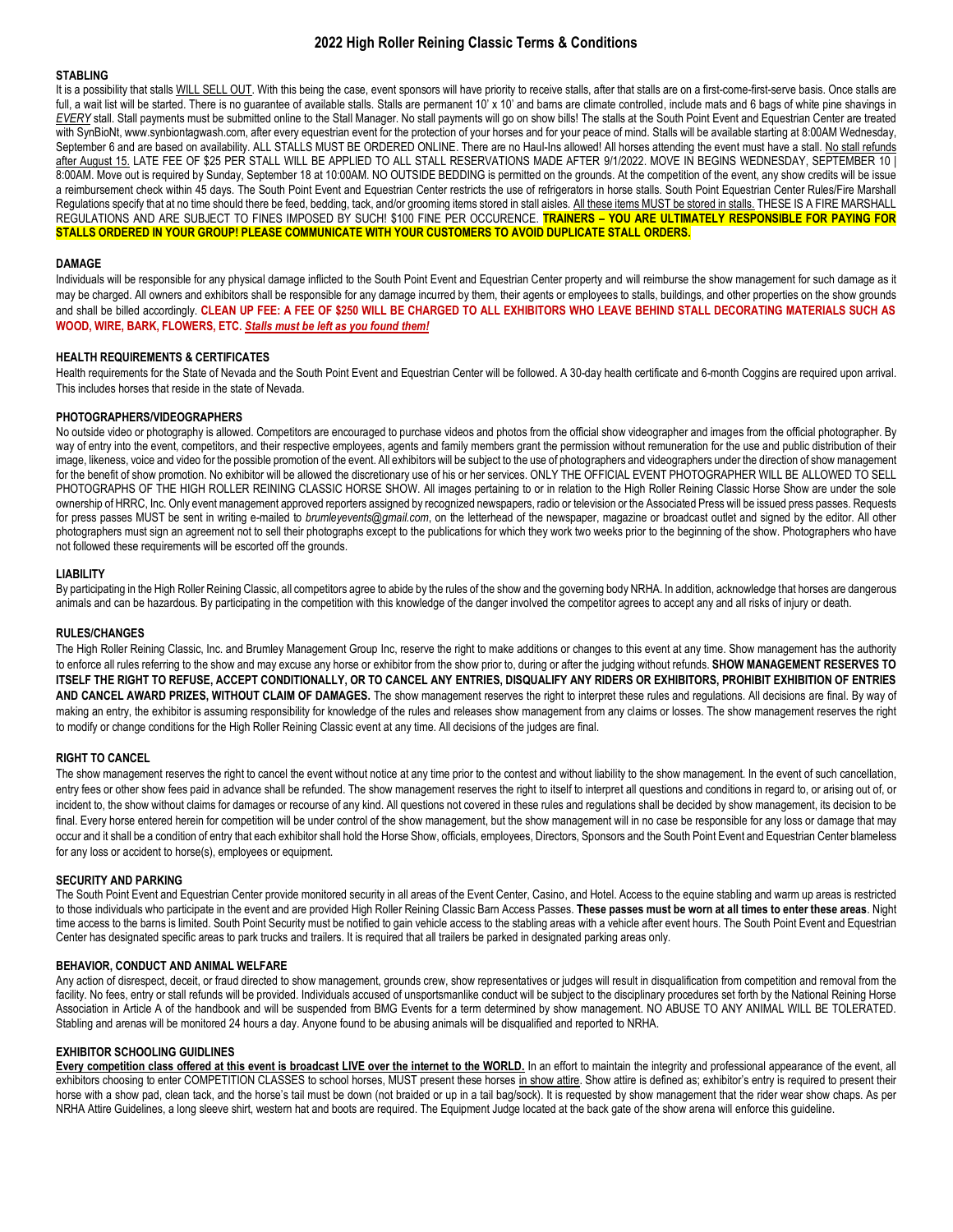## **ENTRY CONDITIONS**

**OPEN SHOW TABS:** Will be held in the show office. An open check or credit card number for each horse entered will be required to pick up competitor numbers. Checks not closed out within one hour after the end of the last class of the event will be closed out according to the responsible party's account and will incur a \$15 service fee. Trainers will ultimately be **responsible for all client fees not paid at the close of show and therefore will be applied to trainer's show bill.**

DIVISIONS: In the case of multiple divisions running concurrently, once the draw is posted no divisions may be added. It is the exhibitor's responsibility to confirm divisions entered prior to the draw taking place. In the case of an office error, division will be added prior to the start of the competition. It is the exhibitor's responsibility to notify the show office prior to the start of the competition if the divisions listed are incorrect or missing. **ABSOLUTELY NO DIVISIONS/LEVELS MAY BE ADDED BY AN EXHIBITOR ONCE THE DRAW HAS BEEN POSTED**

**ANCILLARY:** For horses of any age as of the start of the calendar year. See NRHA rule book for division requirements.

**FUTURITY:** For horses three years of age as of the start of the calendar year. *Level 3 eligible exhibitors do NOT have to enter Level 4 divisions.*

**ARABIAN AND HALF ARABIAN FUTURITY:** For Arabian and Half Arabian horses four to six years of age as of the start of the calendar year.

**WILD CARD:** For horses four years of age as of the start of the calendar year with eligibility requirements. *Level 3 eligible exhibitors do NOT have to enter Level 4 divisions.*

**STAKES:** For horses four years of age as of the start of the calendar year. *Level 3 eligible exhibitors do NOT have to enter Level 4 divisions.*

**DERBY:** For horses four, five, six and seven years of age as of the start of the calendar year. *Level 3 eligible exhibitors do NOT have to enter Level 4 divisions.*

# **DIVISION ENTRIES:** (Must be **received** by August 15)

Submission of completed Entry Form, one per horse, NRHA Competition License and Owner/Rider current NRHA Membership cards, and signed Participation Liability Release must be RECEIVED by August 15, for entry to be considered complete. **A form of payment will be required to check in and receive your number at the show office. DO NOT MAIL ENTRIES IF THEY WILL BE RECEIVED BY SHOW MANAGEMENT AFTER SEPTEMBER 1! Email:** *[brumleyevents@gmail.com](mailto:brumleyevents@gmail.com)* **Fax: 623-670-5905 NO REFUNDS ONCE THE CLASS DRAW HAS BEEN POSTED.**

### **ANCILLARY DIVISIONS**

**PRE-ENTRY REQUIREMENTS: :** Submission of completed Entry Form, one per horse, NRHA Competition License and Owner/Rider current NRHA Membership cards, signed Participation Liability Release, and form of payment must be RECEIVED by August 15, for entry to be considered complete and avoid the \$85 late fee assessment. For entries that are emailed, there must be HRRC Credit Card Authorization Form included to at least hold the entry. If holding with a credit card, please write HOLD by the credit card info and mail a check immediately. Post entries will be accepted until 1:00pm the day BEFORE the class is to take place. An ADD Card must be filled out in the show office for all added classes prior to deadline. A SCRATCH Card must be filled out in the show office for all scratched classes. NO CHANGES WILL BE TAKEN AT THE BACK GATE. Show retains 50% of entry fees. NRHA payback Schedule A percentages utilized and will be based on the number of eligible entrants in each division.

# **WILD CARD and THE STAKES CLUB DIVISIONS:**

**PRE-ENTRY REQUIREMENTS:** Submission of completed Entry Form, one per horse, NRHA Competition License and Owner/Rider current NRHA Membership cards, signed Participation Liability Release, and form of payment must be **RECEIVED** by August 15, for entry to be considered complete and avoid the \$200 late fee assessment. For entries that are emailed, there must be HRRC Credit Card Authorization Form included to at least hold the entry. If holding with a credit card, please write HOLD by the credit card info and mail a check immediately. Post entries will be accepted until 1:00pm the day BEFORE the class is to take place. An ADD Card must be filled out in the show office for all added classes prior to deadline. A SCRATCH Card must be filled out in the show office for all scratched classes. NO CHANGES WILL BE TAKEN AT THE BACK GATE. Show retains 50% of entry fees. NRHA payback Schedule B percentages utilized and will be based on the number of eligible entrants in each division.

# **FUTURITY and DERBY DIVISIONS:**

**PRE-ENTRY REQUIREMENTS:** Submission of completed Entry Form, one per horse, NRHA Competition License and Owner/Rider current NRHA Membership cards, signed Participation Liability Release, and form of payment must be RECEIVED by August 15, for entry to be considered complete and avoid the \$200 late fee assessment. For entries that are emailed, there must be HRRC Credit Card Authorization Form included to at least hold the entry. If holding with a credit card, please write HOLD by the credit card info and mail a check immediately. Post entries will be accepted until 1:00pm the day BEFORE the class is to take place. An ADD Card must be filled out in the show office for all added classes prior to deadline. A SCRATCH Card must be filled out in the show office for all scratched classes. NO CHANGES WILL BE TAKEN AT THE BACK GATE. Show retains 50% of entry fees. NRHA payback Schedule B percentages utilized and will be based on the number of eligible entrants in each division.

### **ARABIAN FUTURITY and HALF ARABIAN FUTURITY DIVISIONS:**

**PRE-ENTRY REQUIREMENTS:** Submission of completed Entry Form, one per horse, NRHA Competition License and Owner/Rider current NRHA Membership cards, signed Participation Liability Release, and form of payment must be RECEIVED by August 15, for entry to be considered complete and avoid the \$200 late fee assessment. For entries that are emailed, there must be HRRC Credit Card Authorization Form included to at least hold the entry. If holding with a credit card, please write HOLD by the credit card info and mail a check immediately. Post entries will be accepted until 1:00pm the day BEFORE the class is to take place. An ADD Card must be filled out in the show office for all added classes prior to deadline. A SCRATCH Card must be filled out in the show office for all scratched classes. NO CHANGES WILL BE TAKEN AT THE BACK GATE. Show retains 50% of entry fees. NRHA payback Schedule B percentages utilized and will be based on the number of eligible entrants in each division.

#### **DERBY CLASS #s and ENTRY FEES** *Each entry pays only one judges fee of \$150.*

| <b>DERBY Class #9:</b><br><b>DERBY Class #10:</b><br>DERBY Class #11:<br><b>DERBY Class #12:</b> | \$40,000 Added Level 4 Open - \$800<br>\$20,000 Added Level 3 Open - \$500<br>\$10,000 Added Level 2 Open - \$250<br>\$10,000 Added Level 1 Open - \$250 (must enter Level 2 Open division) |
|--------------------------------------------------------------------------------------------------|---------------------------------------------------------------------------------------------------------------------------------------------------------------------------------------------|
| <b>DERBY Class #13:</b>                                                                          | \$20,000 Added Level 4 Non Pro - \$500                                                                                                                                                      |
| <b>DERBY Class #14:</b>                                                                          | \$10,000 Added Level 3 Non Pro - \$250                                                                                                                                                      |
| <b>DERBY Class #15:</b>                                                                          | \$10,000 Added Level 2 Non Pro - \$250                                                                                                                                                      |
| DERBY Class #16:                                                                                 | \$10,000 Added Level 1 Non Pro - \$250 (must enter Level 2 NP division)                                                                                                                     |
| <b>DERBY Class #17:</b>                                                                          | \$7,500 Added Prime Time Non Pro - \$225 (not required to enter other divisions)                                                                                                            |
| <b>DERBY Class #18:</b>                                                                          | \$2,500 Added Masters – \$100/\$50 Judges Fee (not required to enter other divisions)                                                                                                       |
| <b>DERBY Class #19:</b>                                                                          | \$10,000 Added Amateur - \$250 (see eligibility requirements)                                                                                                                               |